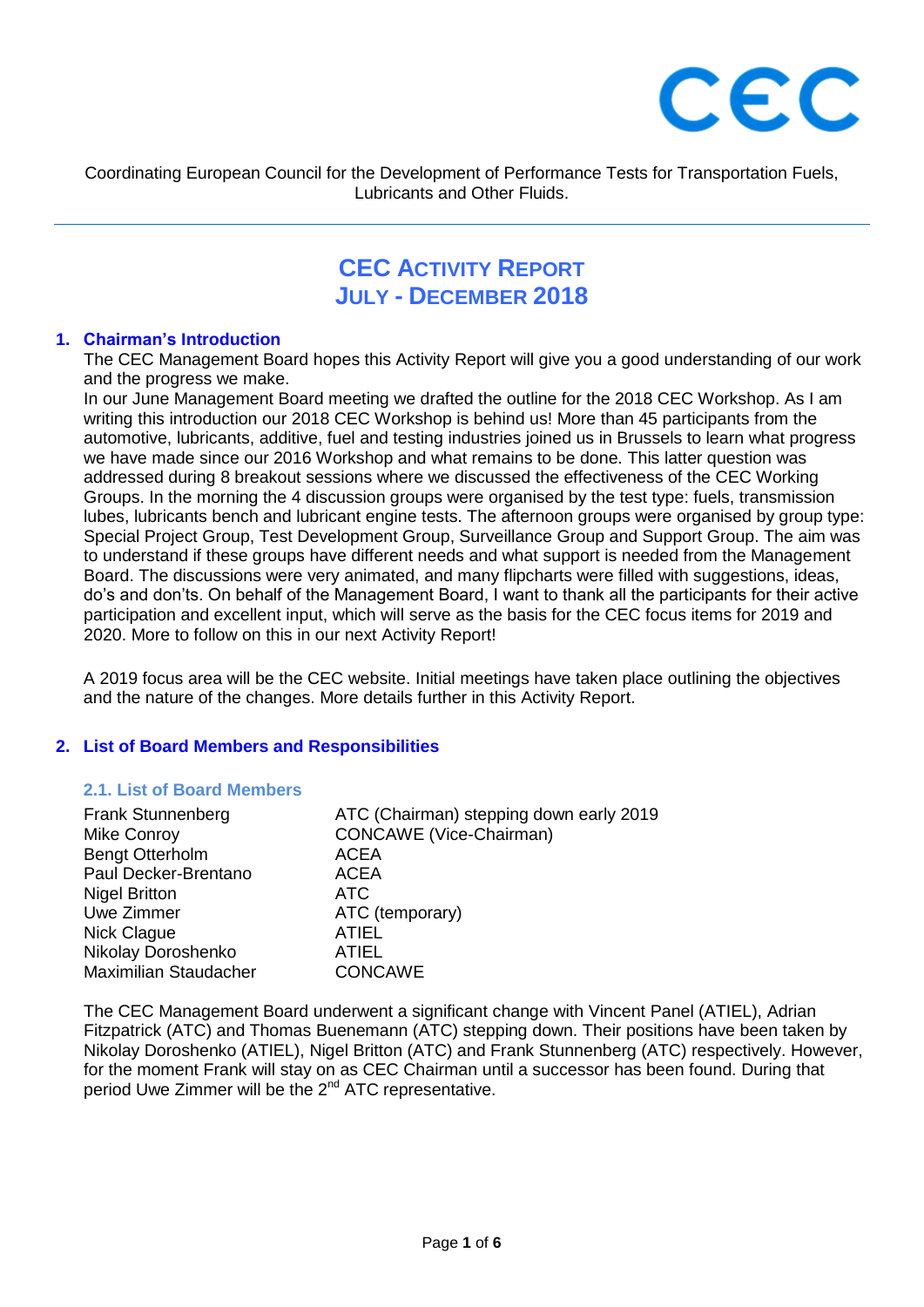# **2.2. Management Board Responsibilities**

| <b>Issue</b>                              | <b>Leader</b>      | <b>Backup</b> | Admin,             |
|-------------------------------------------|--------------------|---------------|--------------------|
|                                           |                    |               | <b>Secretariat</b> |
| <b>General Administration, Finance</b>    | Frank              | <b>Mike</b>   | Kellen             |
| <b>Monitoring Lubricants Groups (SG)</b>  | <b>Nick</b>        | Nikolay       | Kellen             |
| <b>Monitoring Fuels Groups (SG)</b>       | Max                | <b>Mike</b>   | Kellen             |
| <b>Monitoring Transmissions (SG)</b>      | Frank              | <b>Nick</b>   | Kellen             |
| <b>Monitoring Reference Fluids Groups</b> | Nick (Lubes) / Max | Mike (Fuels)  | Kellen             |
| + Rating                                  | (Fuels)            |               |                    |
| <b>Constitution</b>                       | Frank              | Mike          | Kellen             |
| <b>External Communications</b>            | Frank              | Paul G.       | Kellen             |
| <b>Quality/SDG</b>                        | Nick (Lubes)/ Mike | Max (Fuels)   | Kellen             |
|                                           | (Fuels)            |               |                    |
| <b>Lubricant Tests:</b>                   |                    |               |                    |
| TDG-L-107 - Sludge                        | Nigel              | Paul          | Kellen             |
| TDG-T-108 - Pitting                       | Frank              | <b>Nick</b>   | Kellen             |
| TDG-L-114 - Toyota TCCD                   | Paul D-B           | <b>Bengt</b>  | Kellen             |
| TDG-L-115 - Bearing Wear                  | <b>Bengt</b>       | Nigel         | Kellen             |
| <b>Test</b>                               |                    |               |                    |
| TDG-L-116 - Ring Liner Wear               | Nigel              | <b>Bengt</b>  | Kellen             |
| <b>Test</b>                               |                    |               |                    |
| <b>Fuel Test Development:</b>             |                    |               |                    |
| <b>TDG-F-113 - IDID</b>                   | Max                | Mike          | Kellen             |
| <b>SPG - GDi Wear</b>                     | <b>Nick</b>        |               | Kellen             |
| <b>SPG - Corrosion Test</b>               | <b>Nick</b>        | Bengt         | Kellen             |
| <b>Confidentiality Issues</b>             | Frank              | Mike          | Kellen             |
| <b>CEC Future Role</b>                    | Frank              | Mike          | Kellen             |

# **3. Update on TDG's - Activity report – timeframe July - December 2018**

# **3.1. TDG-F-113 – DISI test**

With regards to the fuel test development, the most recent engine tests performed at the lead lab with nonethanol containing fuels show promising deposit forming performance with results close to the target specified in the terms of reference. In the next steps ethanol containing fuels will be tested. The TDG have commented that if the initial High Fouling Target is not feasible for ethanol containing fuels, a new lower fouling target would have to be considered as an option. However this can only be decided based on the results of the next tests with ethanol containing fuels.

The engine test development should be finished by the beginning of April 2019.

With regards to the injector availability, due to production issues there is a significant delay on the injector supply. The progress in the test development should not be affected by that so far.

The next TDG meeting will take place on 12th of February in Ludwigshafen (BASF).

# **3.2. TDG-L-107 – M271 Sludge Test**

Good progress has been made recently. With low calibration oil the test does produce sludge within the targeted running time. The oil consumption issue is now fixed and oil consumption is now as expected and ring stick results are also in line with expectations. Repeatability and discrimination have been demonstrated on fuel batch 6. This fuel batch has now been consumed.

The proposal is to blend a new batch. APL will run high and low calibration oils on the new fuel batch to hopefully reconfirm discrimination.

The CEC MB has accepted the TDG to move to Phase 2 on the understanding that:

- APL will run the first two RR tests
- The first test on RL262 to set the test length
- The second test on Oil C to prove discrimination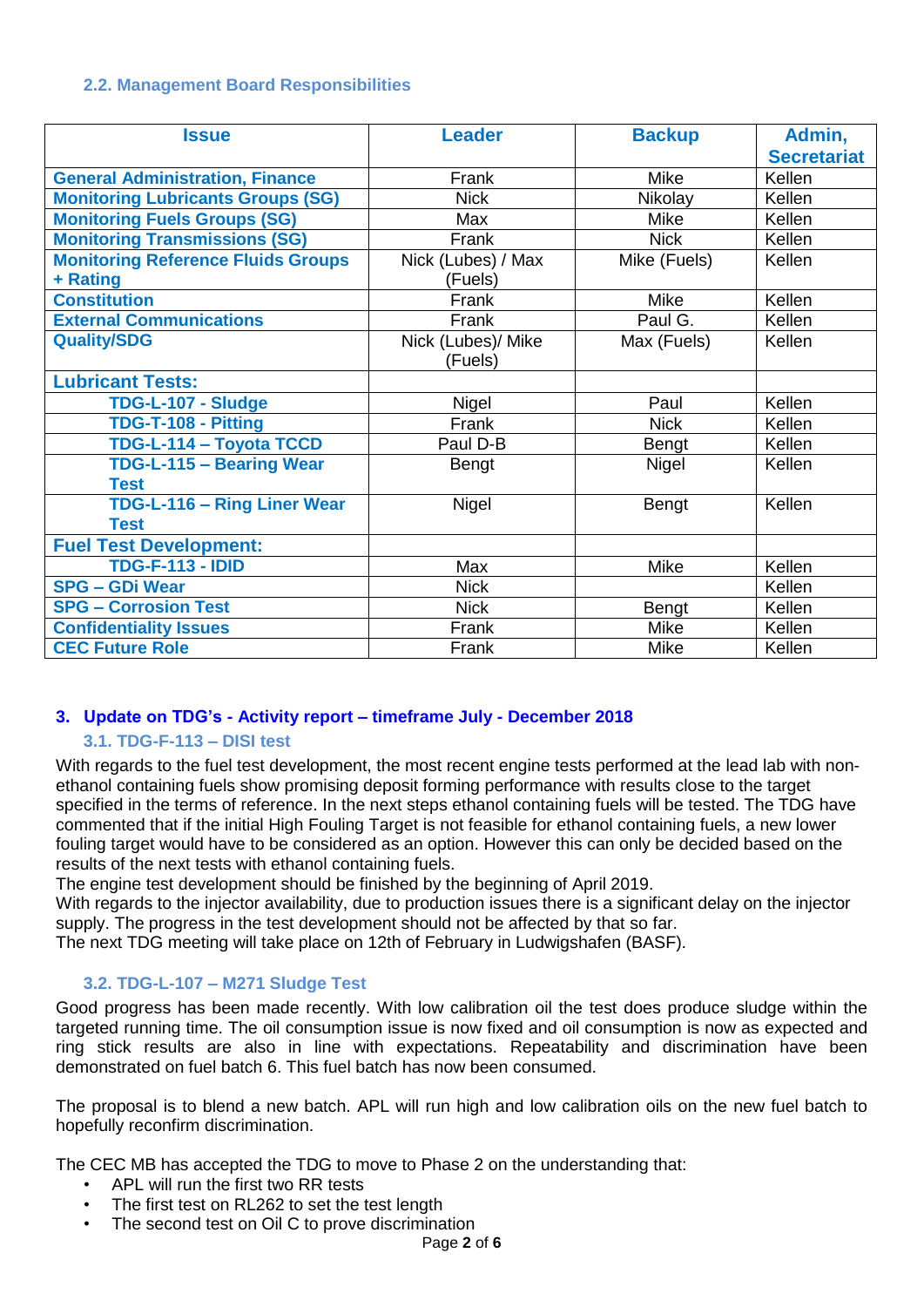• Once complete and discrimination is confirmed allow continuation of RR

A TDG L-107 meeting was held on 4th December to finalise the plan and appoint the new TDG Chair (see: Chair Appointments TDG's).

# **3.3. TDG-T-108 - Pitting Test**

During the RR Large, unacceptable scatter of test results and further investigations to find root cause of the scatter were done. It was suspected that FVA 2A has an unstable micro-pitting behaviour at 90°C and is thus not a suitable low reference oil under the standard test conditions (90°C).

An intensive search for new low reference candidate fluids was done and two new candidate fluids have been proposed and initial testing was done with both candidates and CEC RL272 was selected. For the high reference oil CEC RL273 is a fully formulated finished fluid, designed for dedicated MTF applications.

The results from the second RR were as follows:

- Comparable tooth flank condition with typical pitting failure and only (very) limited micro-pitting
- Acceptable scattering
- For the high reference oil, there is a questionable result for lab F and it is not clear if this is a possible outlier
- Good discrimination between reference fluids

The statistical evaluation shows that there is no statistical valid data for repeatability r due to too few data points it as the testing takes a long time.

In terms of the next steps, the TDG has finalized the work on the draft procedure and has asked the CEC MB for approval.

The CEC MB acknowledged this is really good progress and thanked Thomas Tobie for the excellent leadership work.

### **3.4. TDG-L-114 - Toyota Diesel Turbocharger Compressor Deposit test proposal**

On the hardware side, ISP has agreed to order 100 engines and 1.000 turbochargers. 20 engines per month will be delivered at ISP.

The fuel supplier was selected and the first fuel batch has been blended and shipped. There are 8 Round Robin (RR) test runs planned, 4 at each laboratory.

One lab (A) has completed the first RR tests, with results in line with expectation. The TDG meeting scheduled for October was postponed because the other lab (B) could not provide the results on time. Lab A also stopped after the first 2 runs in order to wait for Lab B results of the first two runs. If all results are fine, then a release of the CEC Test Method is expected in Q1 2019.

# **3.5. TDG-L-115 – Low Soot Bearing Wear Test**

At its last meeting, the TDG selected IST Prüftechnik as lead lab and confirmed the estimated amount for the test development. The call for sponsors was launched and 11 sponsors are confirmed.

The challenges for the TDG are:

- No low calibration oil available
- Borderline calibration oil low vis oil
- Phase 2 round robin test rig costs

The CEC MB suggested the TDG to continue searching for a suitable oil that is within the Terms of Reference.

In case no oils will be available, the CEC MB will look at changing the ToR.

In early 2019 the TDG will have contact with the hardware suppliers, and start in February with the testing.

### **3.6. TDG-L-116 –Low Soot Ring Liner Wear Test**

ISP has been selected as the lead lab and 11 sponsors are confirmed.

From the Terms of Reference the first challenge was to collect all information about the test rigs used in the different labs. In order to find this out the group agreed to send out a questionnaire and collect all data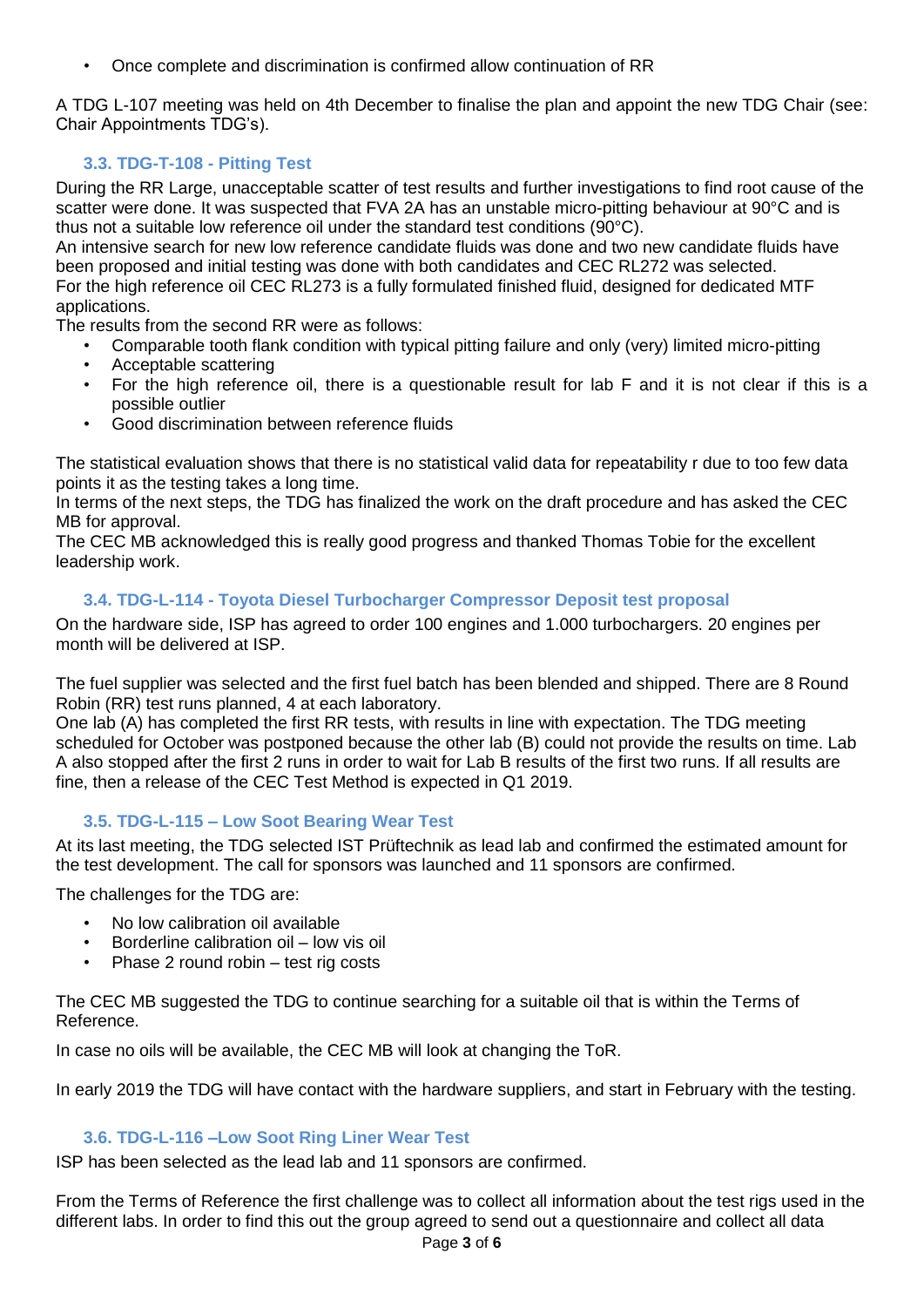about these rigs. The results of the survey showed that all rigs fulfilled the ToR and costs were comparable. The Optimal SRVTM equipment was chosen and is available in 5 labs.

On test parts, the liner material will be supplied by Mahle and the piston rig by federal Mogul. A minimum of two calibration oils would be needed and there is currently no existing CEC oil suitable. The group is currently looking for oils that have already been tested in the field. Two oils have already been tested by MAN and they are giving different performance. These 2 oils are still available and can be used for the test development.

As the test condition of the test rigs are not yet fixed the oils with in-service experience will be needed. The timeline shows that everything is working according to plan.

### **4. Update on SG's - Activity report – timeframe July - December 2018**

#### **4.1. SG-L-036 - The Measurement of Lubricants Dynamic Viscosity under High Shear Conditions**

The CEC MB has reviewed the effort carried out by the L-036 Surveillance Group to extend the method from 150°C to 100°C.

The CEC MB commended the work done by the SG and supported the suggestion to expand the L-036 method with HTHS testing at 100°C These changes have been implemented in the method.

#### **4.2. SG-L-104 & SG-L-099**

The next batch of engines will be built in January/February and sent to the test laboratories. However, from mid-2019 all Russian supplied hardware will be stopped due to the issue of US embargo on Russian built hardware to the USA. Daimler is investigating options to keep the hardware active for these tests out to 2022.

#### **4.3. SG-L-106 & SG-L-111**

The sponsoring OEM will stop producing engines at large scale by the end of 2019. However, the OEM is willing to continue supporting the industry with L-106 and L-111 hardware out to at least 2022.

### **4.4. Chair Appointments TDG's**

#### TDG-L-107

The nomination of Timothy Hadaway as successor to Adrian Fitzpatrick as Chair of TDG-L-107 was endorsed by the Management Board in November.

#### **5. Events and representation**

#### **5.1. CEC Workshop – November 28th 2018, Brussels**

On 28 November 2018, CEC held its second workshop in Brussels. The event was very successful and around 50 participants were present. Very interesting and valuable contributions were given and useful discussions took place.

An update was given on the strategic initiatives that came out of the first workshop in 2016, as well as an overview of the roles & responsibilities of the CEC MB and working groups.

Several breakout sessions were held; in the morning they were organized around product area (fuel tests, lubricant bench tests, transmission tests and lubricants engine tests) and by working group type (TDG, SG, SPG and support groups) in the afternoon.

The presentations of the workshop are available on the website and can be accessed from "My CEC" in the section CEC Information/Presentations/CEC Workshop – 28 November 2018.

In terms of next steps, the CEC Management Board will look at all the input and the feedback received and come up with a proposal on addressing the issues for the coming years.

#### **6. Strategic Outlook**

#### **6.1. Fuel Test Development**

Following the recent CEC Fuel Test Developments, F-110 and F-113, contact with the CONCAWE science representative and other previously communicated initiatives; all identified short term actions have been taken. The activity will continue with opportunities being sought to start new test developments. Contact with the relevant CONCAWE groups will be maintained on a regular basis. Other opportunities to identify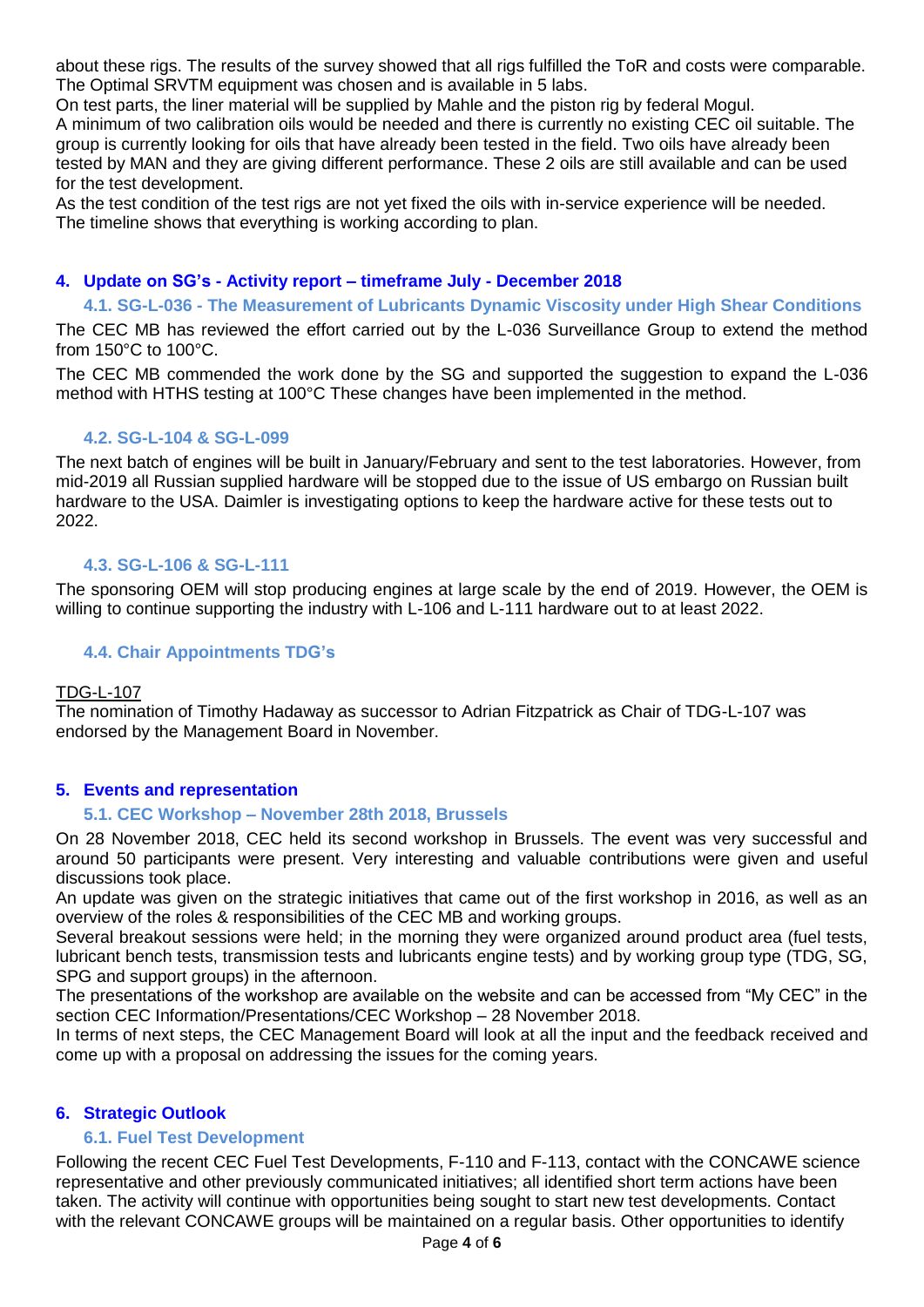new contacts will be taken if and when identified. The last initiative was to reach out to suppliers of Fuel Injector Equipment so CLEPA has been contacted. They have responded that they need more time to investigate internally so if there is no interest from CLEPA, this item can be closed.

### **6.2. Enhancements to CEC Test Development Process**

All aspects of the test development process have been thoroughly reviewed. Two focus areas were identified:

- Test Development Process enhancements, including guidelines for the development of ToR and the formation of Special Project Groups to develop ToR, focus on project management skills when selecting TDG chairman and increased focus by the TDG on the project deliverables and timeline.
- Support to the TDG by CEC MB, including focus on support to the TDG by the CEC MB liaison, closer monitoring of TDG progress by the CEC MB and more active issue resolution by the CEC MB.

These improvements have been captured in revised Guidelines, which have been issued to Chairs and vice-Chairs of the TDG's and SG's. Feedback on the revised Guidelines has largely been positive.

In some instances where development of quality Terms of Reference (ToR) was deemed complex, Special Project Groups were tasked with developing ToR to avoid clarity issues within the TDG. Examples are Corrosion SPG and GDi Wear SPG as well as SPG's for Low Soot Bearing Wear (now TDG L-115) and Ring-Liner Wear (now TDG L-116). There are no further actions planned so this strategic item has been closed.

# **6.3. OEM Management**

The current situation is that there is limited OEM involvement in engine tests development: only Daimler, PSA and VW and lately also Toyota provide CEC with hardware supply and technical support.

Some additional ACEA companies are also members of lab and rig test development groups but many ACEA members have little or no practical experience with CEC.

The CEC Management Board has therefore reached out to the ACEA member management by:

- Email communication in April 2017 to ACEA Joint Committee (JC) and Commercial Vehicle Joint Committee (CVJC) members and selected additional key OEM managers requesting support for lubricant test development and HW supply and support. Little or no response.
- Requests to ACEA WG-L and ACEA WG-L LD and HD task force members to investigate with their respective management whether they would welcome CEC representatives to visit and present CEC and discuss the importance of OEM involvement. Little or no response.

Further actions taken:

• Questionnaire sent out to ACEA TF-LDL and TF-HDL to solicit ACEA member awareness and understanding of CEC as well as their views on supporting CEC.

### **6.4. Activities of the SG's**

The following items have been completed in view of the strategic item on the activities of the SG's:

- Some tests were moved to TMS. Will continue, mandatory for new tests.
	- Test Life Plan was introduced
	- Worked on reliable hardware supply
	- Publicize non-confidential test method information for non-members

The following is still planned to come:

- Significant update of Guidelines
- Recommend Chair to use Guidelines during SG meetings
- We hope to provide training/information sessions for group members
- Must do's, Should do's, Don't do's

### **6.5. CEC Role in engine hardware supply**

Supply of engine hardware for CEC tests is not a trivial matter but is essential for our industry. Last year, the CEC MB has reached out to European stakeholders in engine hardware supply to understand the situation in Europe, which proves to be diverse, but nevertheless there is a role for CEC in facilitating hardware availability in Europe. The CEC MB has endorsed the ToR for L-114, the Toyota Turbo Charger Compressor Deposit Test, welcoming Toyota as a new hardware sponsor. Toyota, ISP and CEC have